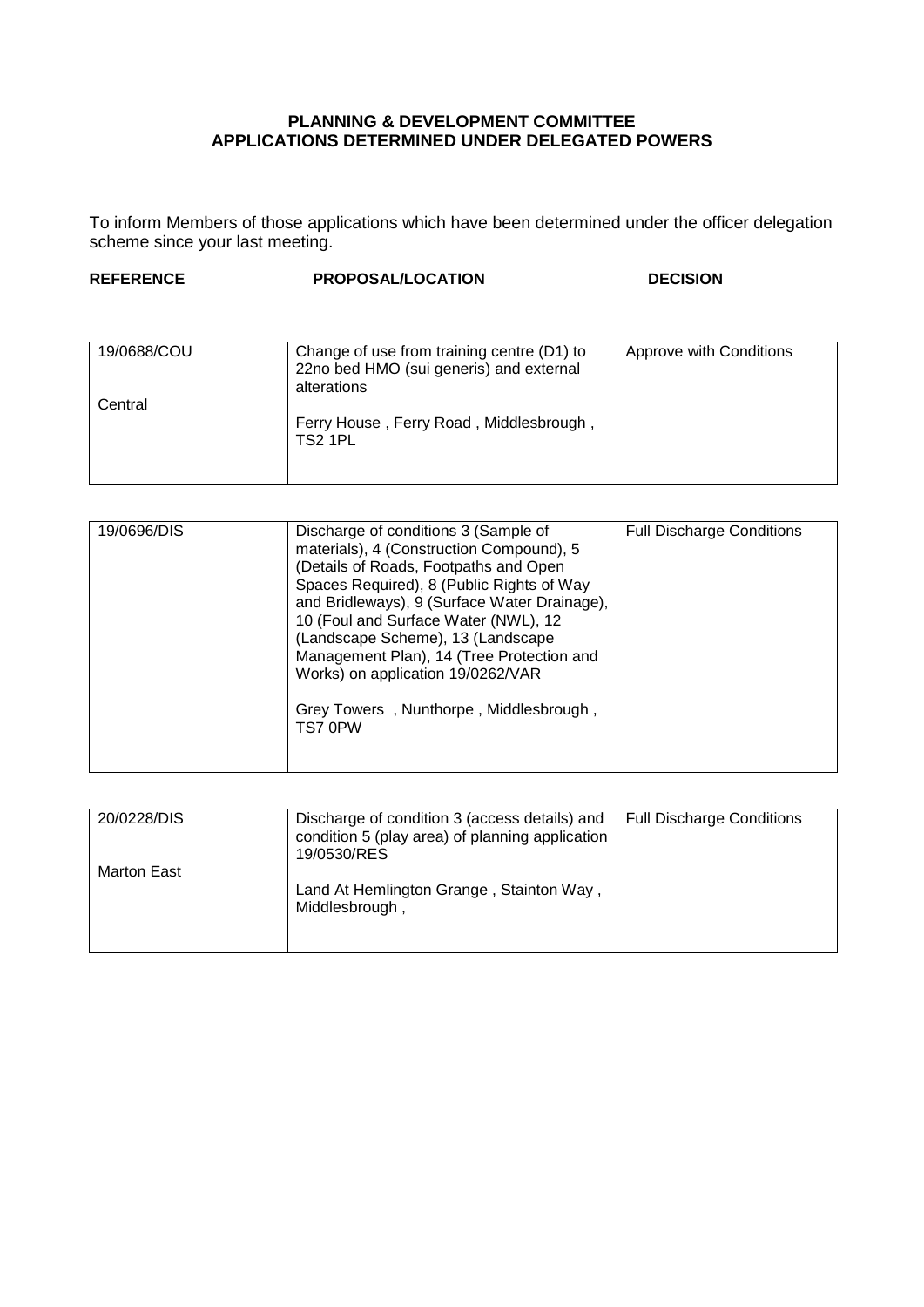| 20/0381/FUL | Retrospective installation of new roof and<br>2no roof lights, hipped roof to rear, single                                                                                                  | Approve with Conditions |
|-------------|---------------------------------------------------------------------------------------------------------------------------------------------------------------------------------------------|-------------------------|
| Park        | storey rear extension and proposed widening<br>of driveway access, replacement front<br>boundary wall, imprint concrete driveway and<br>detached garage (demolition of existing<br>garage). |                         |
|             | 16 The Crescent, Linthorpe, Middlesbrough<br>. TS5 6SQ                                                                                                                                      |                         |

| 20/0417/FUL        | Erection of detached bungalow with raising of   Approve with Conditions<br>ground level at rear |  |
|--------------------|-------------------------------------------------------------------------------------------------|--|
| <b>Marton West</b> | 94 Gunnergate Lane, Middlesbrough, TS7<br>8JD                                                   |  |

| 20/0424/FUL | Conversion of dwelling to 4no flats with single<br>storey extensions to side/rear. | <b>Approve with Conditions</b> |
|-------------|------------------------------------------------------------------------------------|--------------------------------|
| Central     | 25 Croydon Road, Middlesbrough, TS1<br>3HQ                                         |                                |

| 20/0432/FUL | Single storey extension to side and rear     | Approve with Conditions |
|-------------|----------------------------------------------|-------------------------|
| Linthorpe   | 16A Appleton Road, Middlesbrough, TS5<br>5HX |                         |

| 20/0437/FUL | Two storey and single storey extension to<br>side, porch to front and erection of detached<br>garage (demolition of existing garage) | Approve with Conditions |
|-------------|--------------------------------------------------------------------------------------------------------------------------------------|-------------------------|
| Nunthorpe   | 10 Nunthorpe Gardens, Middlesbrough,<br>TS7 0GA                                                                                      |                         |

| 20/0467/FUL | First floor extension to side           | Approve with Conditions |
|-------------|-----------------------------------------|-------------------------|
| Kader       | 505 Acklam Road, Middlesbrough, TS5 7HJ |                         |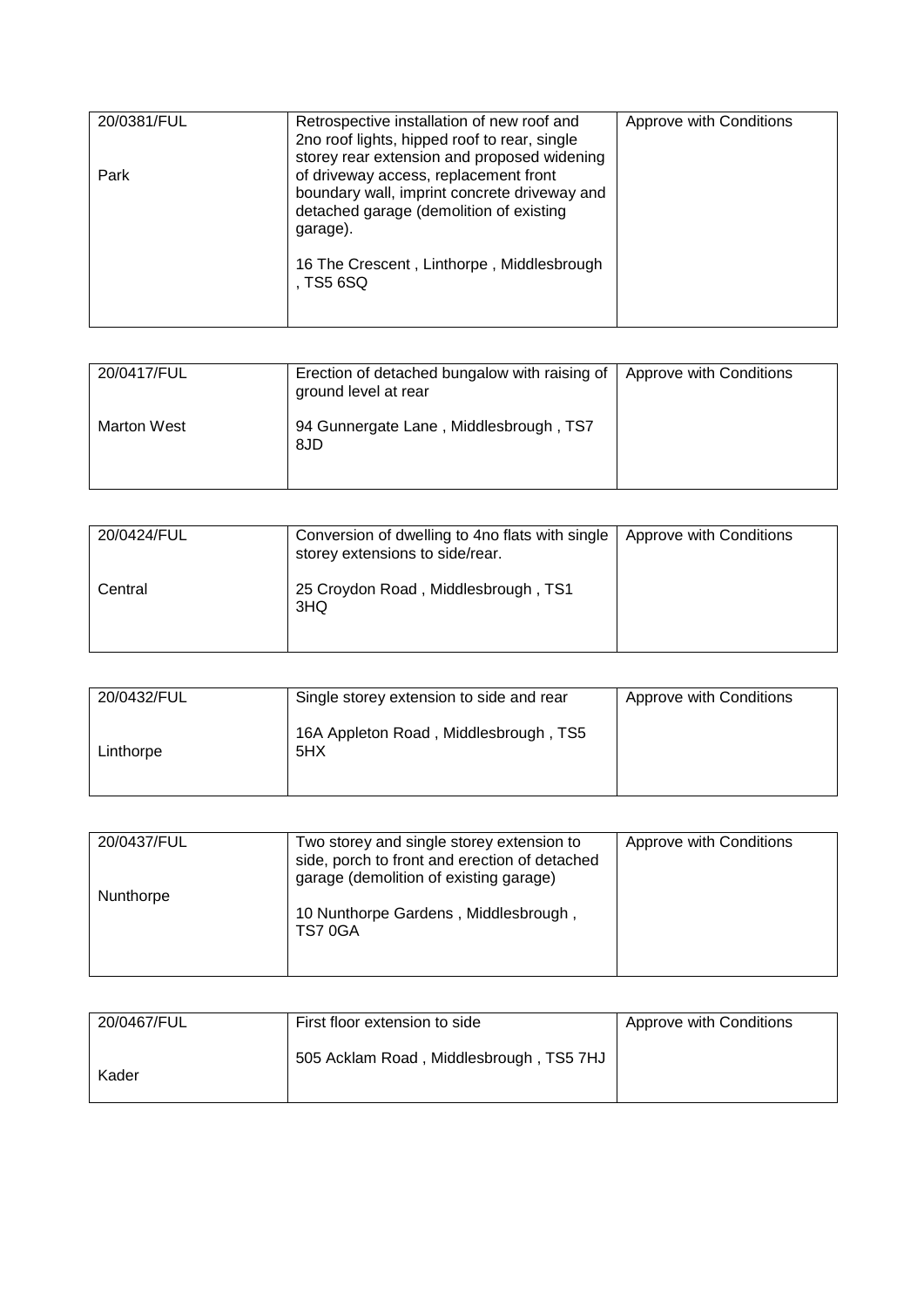| 20/0468/DIS | Discharge of condition 7 (Ground<br>Investigation Report) on planning application<br>M/OUT/0173/11/P | Part Discharge Conditions |
|-------------|------------------------------------------------------------------------------------------------------|---------------------------|
| Ladgate     | Land At Former Police Headquarters,<br>Ladgate Lane, Middlesbrough, TS8 9EH                          |                           |

| 20/0493/COU    | Conversion of dwellinghouse to 2no self<br>contained flats | Approve with Conditions |
|----------------|------------------------------------------------------------|-------------------------|
| <b>Newport</b> | 58 Laycock Street, Middlesbrough, TS1 4SL                  |                         |

| 20/0495/FUL | Conversion of garage to habitable room  | Approve with Conditions |
|-------------|-----------------------------------------|-------------------------|
| Marton East | 37 Turnbull Way, Middlesbrough, TS4 3RS |                         |

| 20/0511/FUL | Porch to front and conversion of garage to<br>habitable room | Approve with Conditions |
|-------------|--------------------------------------------------------------|-------------------------|
| Nunthorpe   | 16 Cookgate, Middlesbrough, TS7 0LP                          |                         |

| 20/0521/FUL | Single storey extension to side, porch to front   Approve with Conditions<br>and patio area to rear |  |
|-------------|-----------------------------------------------------------------------------------------------------|--|
| Kader       | 2 Urlay Grove, Middlesbrough, TS5 8LB                                                               |  |

| 20/0524/FUL | Single storey extension to side and rear    | Approve with Conditions |
|-------------|---------------------------------------------|-------------------------|
| Ladgate     | 8 Sidmouth Close, Middlesbrough, TS8<br>9DN |                         |

| 20/0534/FUL | Two storey and single storey extensions to<br>rear | Refused |
|-------------|----------------------------------------------------|---------|
| Linthorpe   | 103 Roman Road, Middlesbrough, TS5 5PH             |         |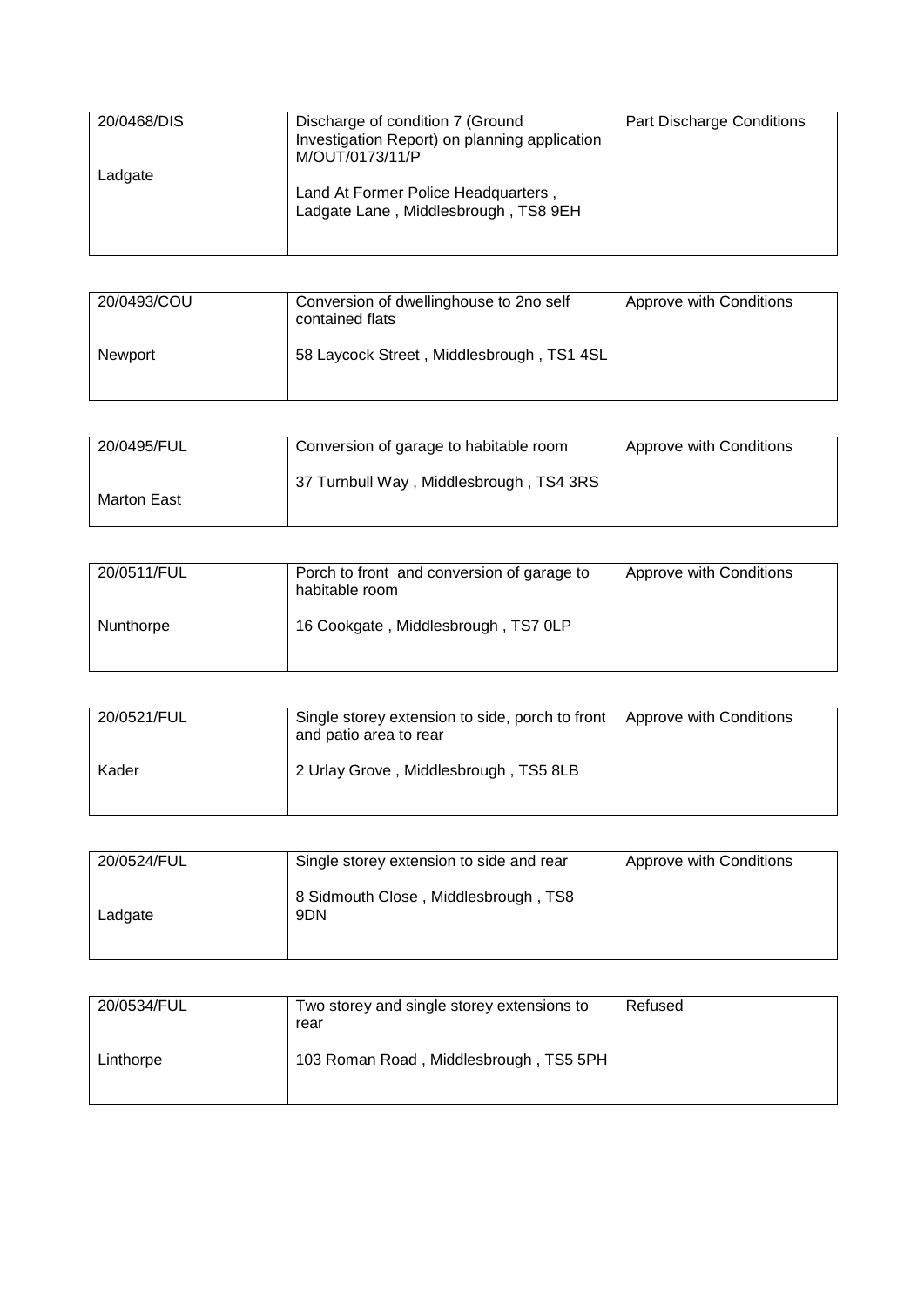| 20/0535/FUL | Erection of four-storey office block and stand-<br>alone substation with associated landscaping<br>works | Approve with Conditions |
|-------------|----------------------------------------------------------------------------------------------------------|-------------------------|
|             | A V Dawson, Dawsons Wharf, Depot Road<br>, Middlesbrough, TS2 1UT                                        |                         |

| 20/0538/FUL | First floor extension to side                  | Approve with Conditions |
|-------------|------------------------------------------------|-------------------------|
| Kader       | 34 Wolsingham Drive, Middlesbrough, TS5<br>8JU |                         |

| 20/0557/COU | Change of use of storage building to hot food<br>takeaway (A5) | Refused |
|-------------|----------------------------------------------------------------|---------|
| Central     | Rear Of 4-8 Fern Street, Middlesbrough,                        |         |

| 20/0558/FUL | Bay window and canopy to front elevation       | Approve with Conditions |
|-------------|------------------------------------------------|-------------------------|
| Marton East | 1 Hawthorn Crescent, Middlesbrough, TS7<br>8DP |                         |

| 20/0563/FUL | Erection of 1no dwellinghouse                               | Refused |
|-------------|-------------------------------------------------------------|---------|
| Park        | 4 The Crescent, Linthorpe, Middlesbrough,<br><b>TS5 6SE</b> |         |

| 20/0564/FUL | Single storey extensions to side and rear,<br>relocation of existing fence | Approve with Conditions |
|-------------|----------------------------------------------------------------------------|-------------------------|
| Nunthorpe   | 6 Thimbleby Close, Middlesbrough, TS7<br>0PL                               |                         |

| 20/0570/FUL | Two storey extension at side                 | Approve with Conditions |
|-------------|----------------------------------------------|-------------------------|
| Acklam      | 78 Emerson Avenue, Middlesbrough, TS5<br>7QQ |                         |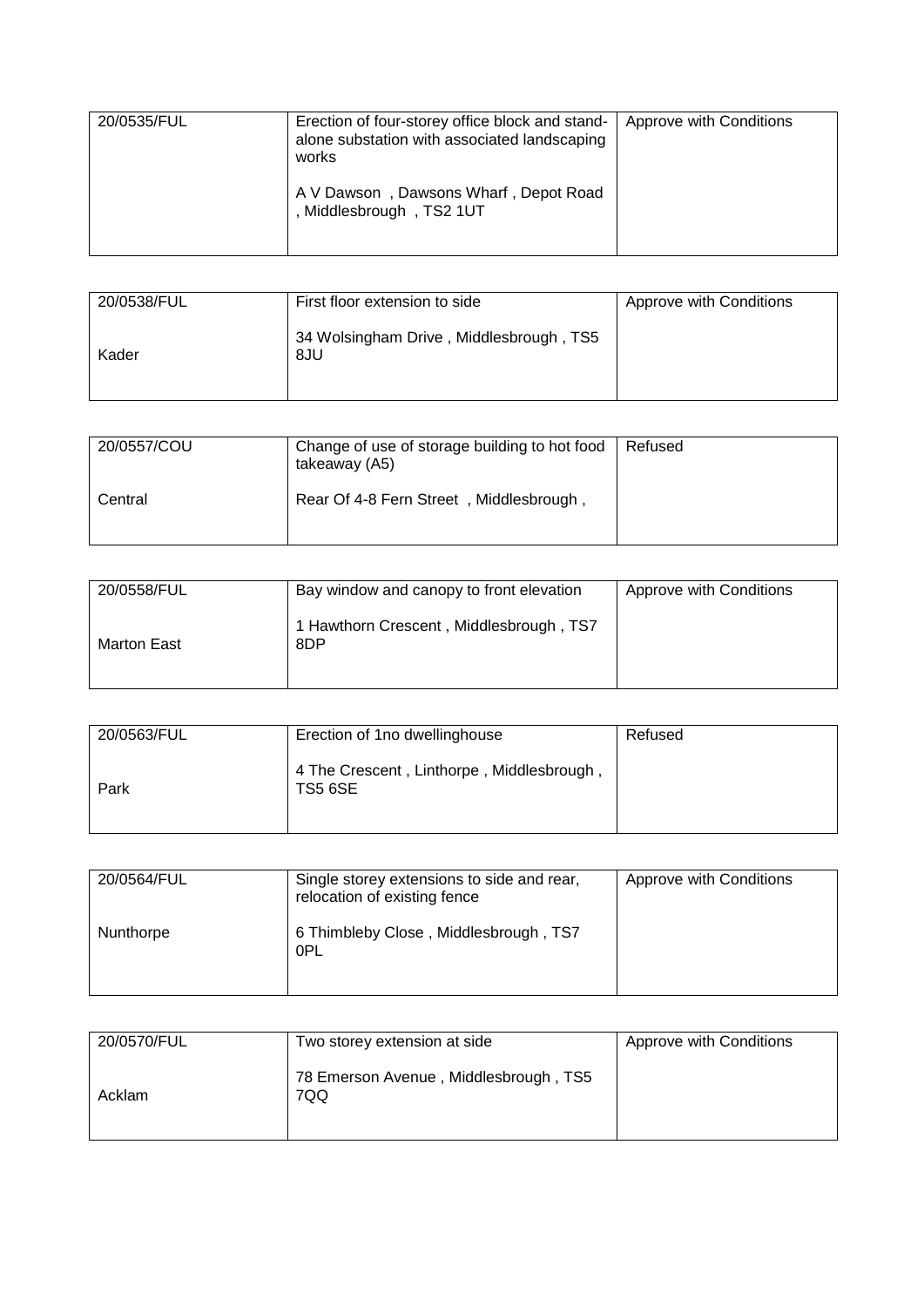| 20/0574/FUL | Revised layout to include 2 additional<br>dwellings and the introduction of 3 new<br>house types | Approve with Conditions |
|-------------|--------------------------------------------------------------------------------------------------|-------------------------|
| Marton East | Land Off Gypsy Lane, Nunthorpe,<br>Middlesbrough                                                 |                         |

| 20/0575/FUL | Two storey extension to side and single<br>storey extension to rear | Approve with Conditions |
|-------------|---------------------------------------------------------------------|-------------------------|
| Acklam      | 6 Oldford Crescent, Middlesbrough, TS5<br>7EH                       |                         |

| 20/0579/FUL | Single storey extension to rear                                      | Approve with Conditions |
|-------------|----------------------------------------------------------------------|-------------------------|
| Central     | 1 - 2 Whitfield Buildings, Park Vale Road,<br>Middlesbrough, TS4 2JD |                         |

| 20/0578/FUL | Part single storey/part two storey extension<br>to rear | Approve with Conditions |
|-------------|---------------------------------------------------------|-------------------------|
| Ladgate     | 595 Marton Road, Middlesbrough, TS4 3SD                 |                         |

| 20/0586/FUL | Single storey extension to rear with attached<br>garage | Approve with Conditions |
|-------------|---------------------------------------------------------|-------------------------|
| Park        | 29 Sycamore Road, Middlesbrough, TS5<br>6QX             |                         |

| 20/0590/FUL | Installation of ground floor window and a fire<br>escape door | Approve with Conditions |
|-------------|---------------------------------------------------------------|-------------------------|
|             | Unit 7 Tees Amp, Middlesbrough, TS1<br>1QW                    |                         |

| 20/0591/ADV | 1no illuminated fascia sign and 1no non-<br>illuminated hoarding | Approve with Conditions |
|-------------|------------------------------------------------------------------|-------------------------|
|             | Unit 7 Tees Amp, Middlesbrough, TS1<br>1QW                       |                         |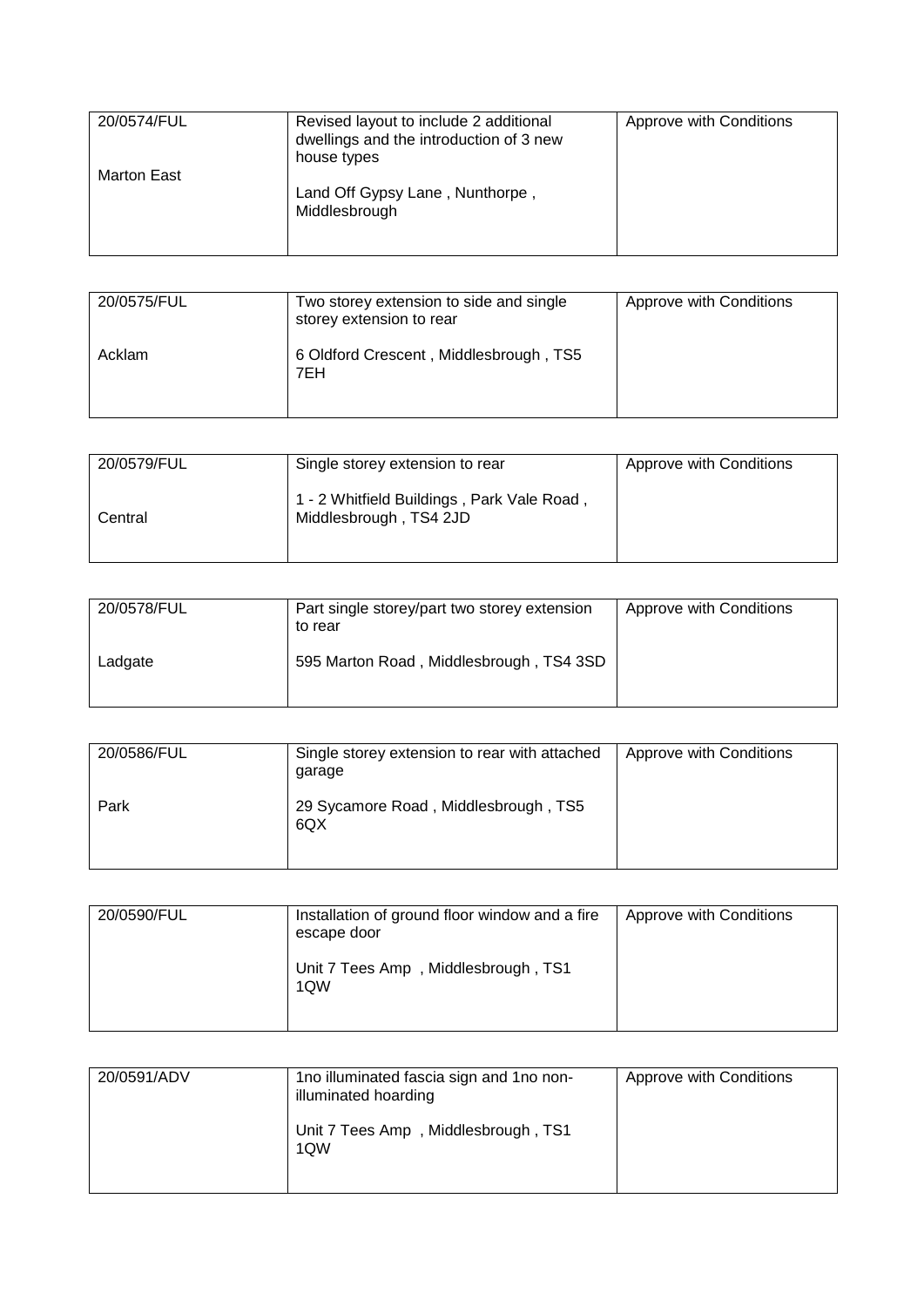| 20/0595/FUL         | Two storey extension to side and single<br>storey extension to rear | Approve with Conditions |
|---------------------|---------------------------------------------------------------------|-------------------------|
| Longlands/Beechwood | 16 Oakworth Green, Middlesbrough, TS4<br>3ES                        |                         |

| 20/0596/FUL | Single storey extension to front, two storey<br>extension to side and single storey extension<br>to rear (demolition of existing garage) | Approve with Conditions |
|-------------|------------------------------------------------------------------------------------------------------------------------------------------|-------------------------|
| Trimdon     | 172 Trimdon Avenue, Middlesbrough, TS5<br>8RZ                                                                                            |                         |

| 20/0598/FUL | Single storey extension to rear        | Approve with Conditions |
|-------------|----------------------------------------|-------------------------|
| Nunthorpe   | 2 Knowle Close, Middlesbrough, TS7 0DF |                         |

| 20/0599/FUL | Replacement front door                        | Approve with Conditions |
|-------------|-----------------------------------------------|-------------------------|
| Linthorpe   | 52 Thornfield Road, Middlesbrough, TS5<br>5DB |                         |

| 20/0605/FUL | Single storey extension to rear              | Approve with Conditions |
|-------------|----------------------------------------------|-------------------------|
| Acklam      | 6 Thackeray Grove, Middlesbrough, TS5<br>7QX |                         |

| 20/0607/FUL | Erection of two cabins for data storage facility<br>with 2.4m higher perimeter fence | Approve with Conditions |
|-------------|--------------------------------------------------------------------------------------|-------------------------|
|             | Sotherby Road, Middlesbrough, TS3 8BS                                                |                         |

| 20/0612/FUL<br>Linthorpe | Single storey extension at rear, detached<br>garage at rear and recovering of the roof<br>(demolition of existing rear offshoot and<br>garage) | Approve with Conditions |
|--------------------------|------------------------------------------------------------------------------------------------------------------------------------------------|-------------------------|
|                          | 10 Barker Road, Middlesbrough, TS5 5ES                                                                                                         |                         |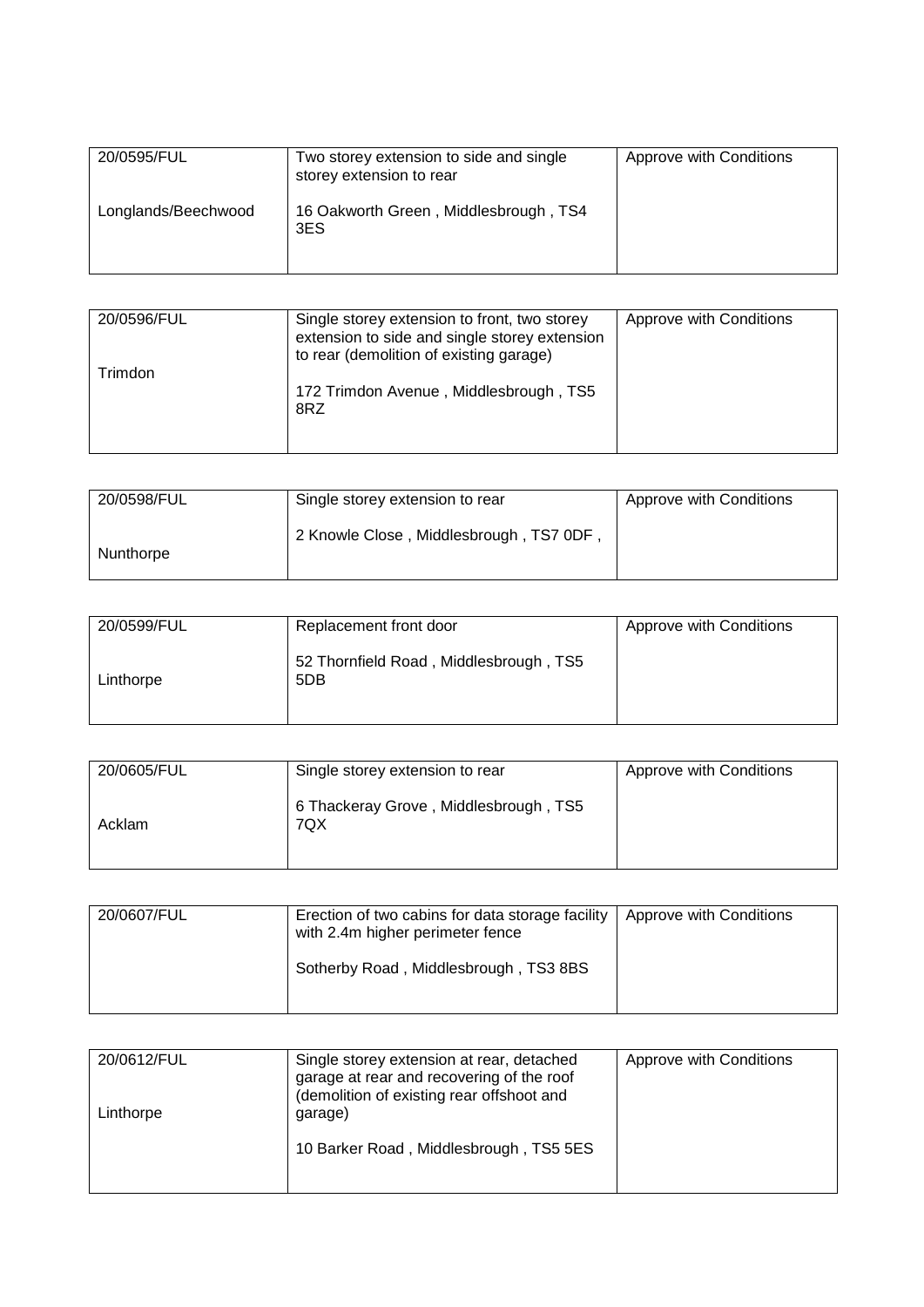| 20/0621/PNR<br>Central | Change of use of existing offices (B1a) on<br>first and second floors to 4 self-contained<br>flats $(C3)$ | <b>Prior Notification Not</b><br>Required/No Obj |
|------------------------|-----------------------------------------------------------------------------------------------------------|--------------------------------------------------|
|                        | 74 Borough Road, Middlesbrough, TS1 2JH                                                                   |                                                  |

| 20/0617/FUL | Single storey extension to rear (Demolition of<br>existing conservatory) | Approve with Conditions |
|-------------|--------------------------------------------------------------------------|-------------------------|
| Ladgate     | 14 Cremorne Close, Middlesbrough, TS7<br>8RE                             |                         |

| 20/0619/FUL         | Two storey extension to rear             | Approve with Conditions |
|---------------------|------------------------------------------|-------------------------|
| Longlands/Beechwood | 25 Beverley Road, Middlesbrough, TS4 3LE |                         |

| 20/0630/COU | Part retrospective change of use of ground<br>floor from retail to 9 student apartments (Sui<br>Generis) | Refuse and enforce |
|-------------|----------------------------------------------------------------------------------------------------------|--------------------|
| Central     | Unit 3 Rede House, 73 - 75 Corporation<br>Road, Middlesbrough, TS1 1LY                                   |                    |

| 20/0631/FUL | Single storey extension to rear          | Approve with Conditions |
|-------------|------------------------------------------|-------------------------|
| Marton West | 22 Fairwood Park, Middlesbrough, TS8 9XP |                         |

| 20/0646/COU | Change of use from solarium (sui generis) to<br>hot food takeaway (sui generis) | Refused |
|-------------|---------------------------------------------------------------------------------|---------|
| Acklam      | 273 Acklam Road, Middlesbrough, TS5 7BP                                         |         |

| 20/0632/FUL | Conversion of garage to habitable room | Approve with Conditions |
|-------------|----------------------------------------|-------------------------|
| Acklam      | 5 Hustlers Way, Middlesbrough, TS5 7DT |                         |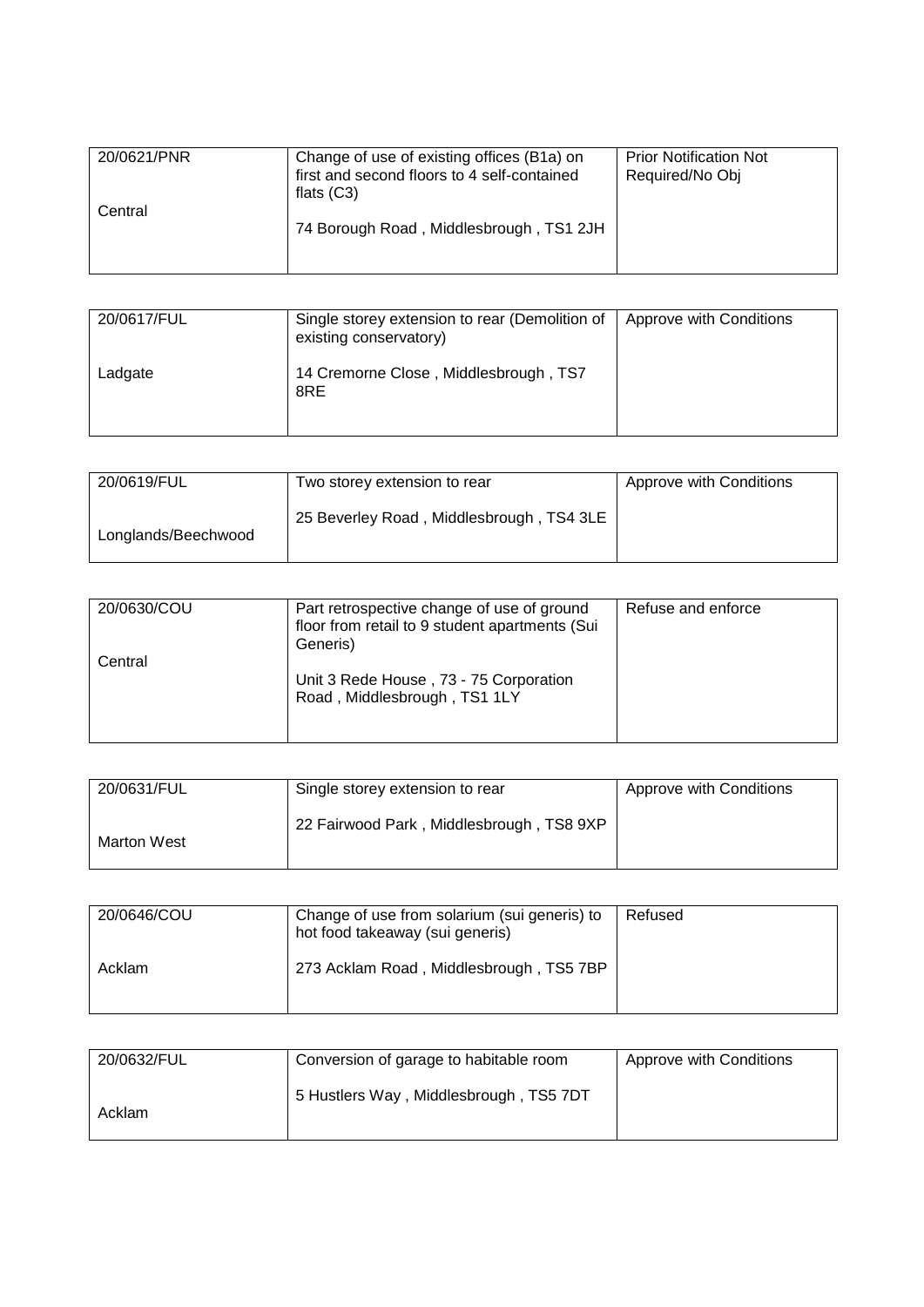| 20/0637/FUL   | Single storey extension to rear      | Approve with Conditions |
|---------------|--------------------------------------|-------------------------|
| Coulby Newham | 5 Applegarth, Middlesbrough, TS8 0UU |                         |

| 20/0635/FUL         | Residential development comprising of 36no<br>bungalows with associated landscaping and<br>external works | Approve with Conditions |
|---------------------|-----------------------------------------------------------------------------------------------------------|-------------------------|
| Longlands/Beechwood | Land At Beechwood, Middlesbrough                                                                          |                         |

| 20/0642/LBC | Single storey extension to rear and increase<br>in chimney height | Approve with Conditions |
|-------------|-------------------------------------------------------------------|-------------------------|
| Nunthorpe   | 6 West Side, Old Stokesley Road,<br>Middlesbrough, TS7 0NN        |                         |

| 20/0645/PNH | Single storey extension at rear         | <b>Prior Notification Approved</b> |
|-------------|-----------------------------------------|------------------------------------|
| Nunthorpe   | 9 Bowland Close, Middlesbrough, TS7 0RE |                                    |

| 20/0647/DIS        | Discharge of condition 4 (Landscape<br>management) on planning application<br>19/0516/RES | <b>Full Discharge Conditions</b> |
|--------------------|-------------------------------------------------------------------------------------------|----------------------------------|
| <b>Marton East</b> | Land At Alan Peacock Way, Middlesbrough,<br>TS4 3AE                                       |                                  |

| 20/0649/COU | Change of use of first floor flat (C3) to<br>slimming clinic (Class E) | Approve with Conditions |
|-------------|------------------------------------------------------------------------|-------------------------|
| Central     | Flat 1, 47 Grange Road, Middlesbrough,<br>TS15AU                       |                         |

| 20/0656/FUL | Single storey extension to rear        | Approve with Conditions |
|-------------|----------------------------------------|-------------------------|
| Trimdon     | 14 Salis Close, Middlesbrough, TS5 8FB |                         |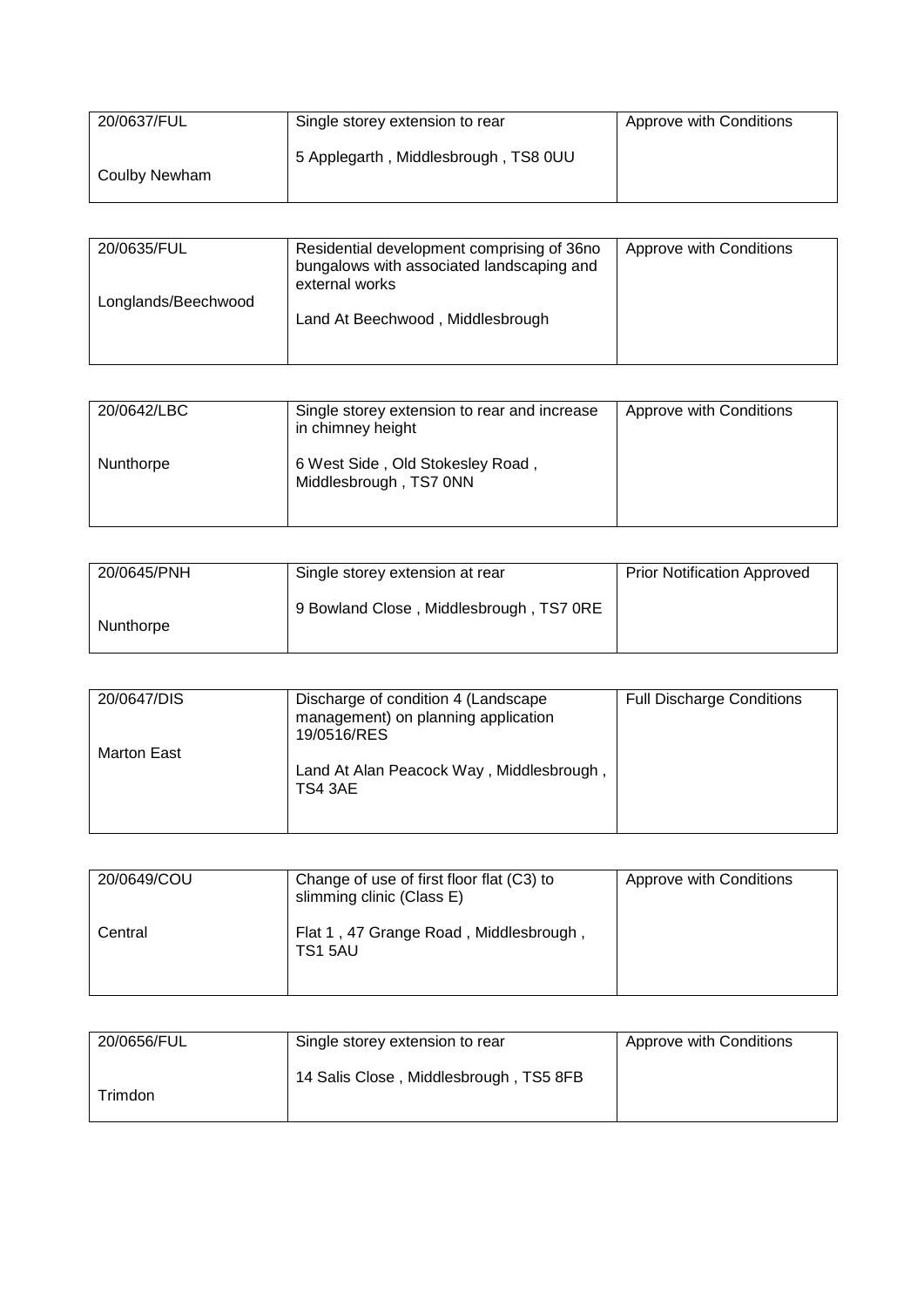| 20/0659/TCA | Felling of 1no Silver Birch                             | Approve |
|-------------|---------------------------------------------------------|---------|
| Linthorpe   | 81 Cambridge Road, Linthorpe,<br>Middlesbrough, TS5 5LD |         |

| 20/0661/TCA | Removal of epicormic growth on Poplar tree<br>at front | Approve |
|-------------|--------------------------------------------------------|---------|
| Linthorpe   | 3 Cambridge Square, Middlesbrough, TS5<br>5PG          |         |

| 20/0663/FUL | Two storey extension to side, porch and<br>detached garage to front | Approve with Conditions |
|-------------|---------------------------------------------------------------------|-------------------------|
| Nunthorpe   | 16 Chandlers Ridge, Middlesbrough, TS7<br>0JL                       |                         |

| 20/0664/DIS | Discharge of condition 14 (Noise Mitigation)<br>on planning application M/FP/0572/11/P | <b>Full Discharge Conditions</b> |
|-------------|----------------------------------------------------------------------------------------|----------------------------------|
| Trimdon     | Stainsby Hall Farm, Brookfield, TS5 8EH                                                |                                  |

| 20/0665/FUL | Single storey extension to rear          | Approve with Conditions |
|-------------|------------------------------------------|-------------------------|
| Kader       | 3 Birtley Avenue, Middlesbrough, TS5 8LH |                         |

| 20/0667/FUL | Single storey extension to front            | Approve with Conditions |
|-------------|---------------------------------------------|-------------------------|
| Hemlington  | 6 Brampton Close, Middlesbrough, TS8<br>9HD |                         |

| 20/0674/FUL | Single storey extension at rear               | Approve with Conditions |
|-------------|-----------------------------------------------|-------------------------|
| ⊺rimdon     | 263 Trimdon Avenue, Middlesbrough, TS5<br>8TL |                         |